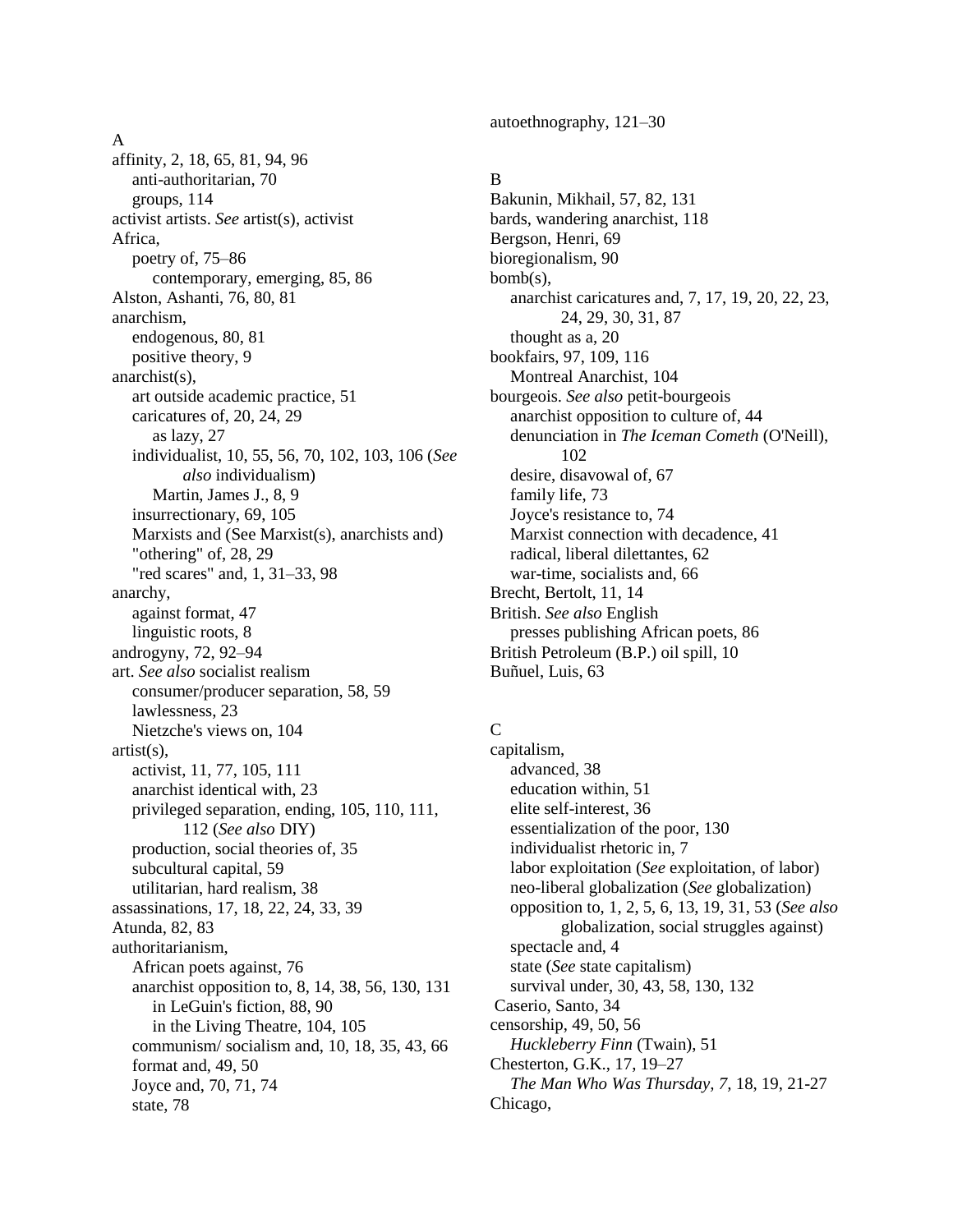Haymarket, 18, 110 children, anarchists dismissed as, 21 child-bearing responsibilities, 72, 93 domestic violence and, 73 hiding books in their libraries, 116 Joyce's, 71 language and learning to write, 52 marriage and, mothering, 101 schools as prisons, 50 teaching, 51 Chomsky, Noam, 5, 49 church. *See* religion class. *See also* proletariat; working class culture African literature and, 77 capitalist, advanced context, 38 "each produces its own gravediggers", 83 essentialism, rejection of, 72 overlooked, 67 collaboration, 108–9 colloquial speech, anarchist literature and, 47, 55 as resistance and difficulties of, 53, 54 working class suppression, 48 colonialism, 80, 85 communication, internalization of state ideology, 43 communism, anarchism, differences with, 10, 18, 40 anarchist-, 102, 103, 104 atists, constraints on, 59 in LeGuin's fiction, 94 post-, 78 Trotsky's defense of, 38 Connolly, James, 67–69 Conrad, Joseph, 27–31 *Secret Agent, The,* 27–31 copyleft and copyright, 115 crime, stories about, 118 *Crime and Punishment* (Dostoyevsky), 100 criminalization, 29 prisons as social crime, 34 criminology, critical, 49 labelling theory, 34, 130 positivism, crank, 24, 29 criticism, anarchist literary, 6, 12, 16 Marxist literary, 11, 15 utopian literature and, 13

### D

Darwinism, Social, 29, 30, 55 decadence, 40, 41 decentralization, 20, 36, 89–90, 94, 114 *Defense of Poetry* (Shelley), 122 *Der Einzige* (Stirner). *See Ego and Its Own, The* desire, 5, 29, 41, 44, 105, 108 Detroit, Michigan, 105 dialectics, 14, 82, 127 direct action, 6, 83 moral panic over, 16 *The Dispossessed* (LeGuin), 14, 88–91, 96 dispossessed peoples, 18, 86 DIY. *See* do-it-yourself (DIY) do-it-yourself (DIY), anarchists writing collaboratively, 108 book publishing, 114–19 infrastructures of resistance, 118 domination, 93 human, of nature, 88 patriarchal, 93 social dualism, 93 Dostoyevsky, Fyodor, 99 *Crime and Punishment,* 100 *The Priest and the Devil,* 34 prison writing, 34 *Dubliners* (Joyce), 73 dynamite, 20, 22, 24, 30, 62

## E

Eagleton, Terry, 11 ecology, 86, 88, 122 green anarchism, 84 economic determinism, 12 education, systems of, 48 (*See also* schooling) *The Ego and Its Own (Der Einzige)* (Stirner), 55, 102, 106 egoize, admonition against, 91, 112, 113 *élan vital,* 69 endogenous societies, 80 Engels, Friedrich, 4, 37, 43 English. *See also* British in Ireland, 67, 68 environmentalism, 90 (*See also* ecology) essentialism, anarchist rejection of, 43, 72 "poor as lazy," 130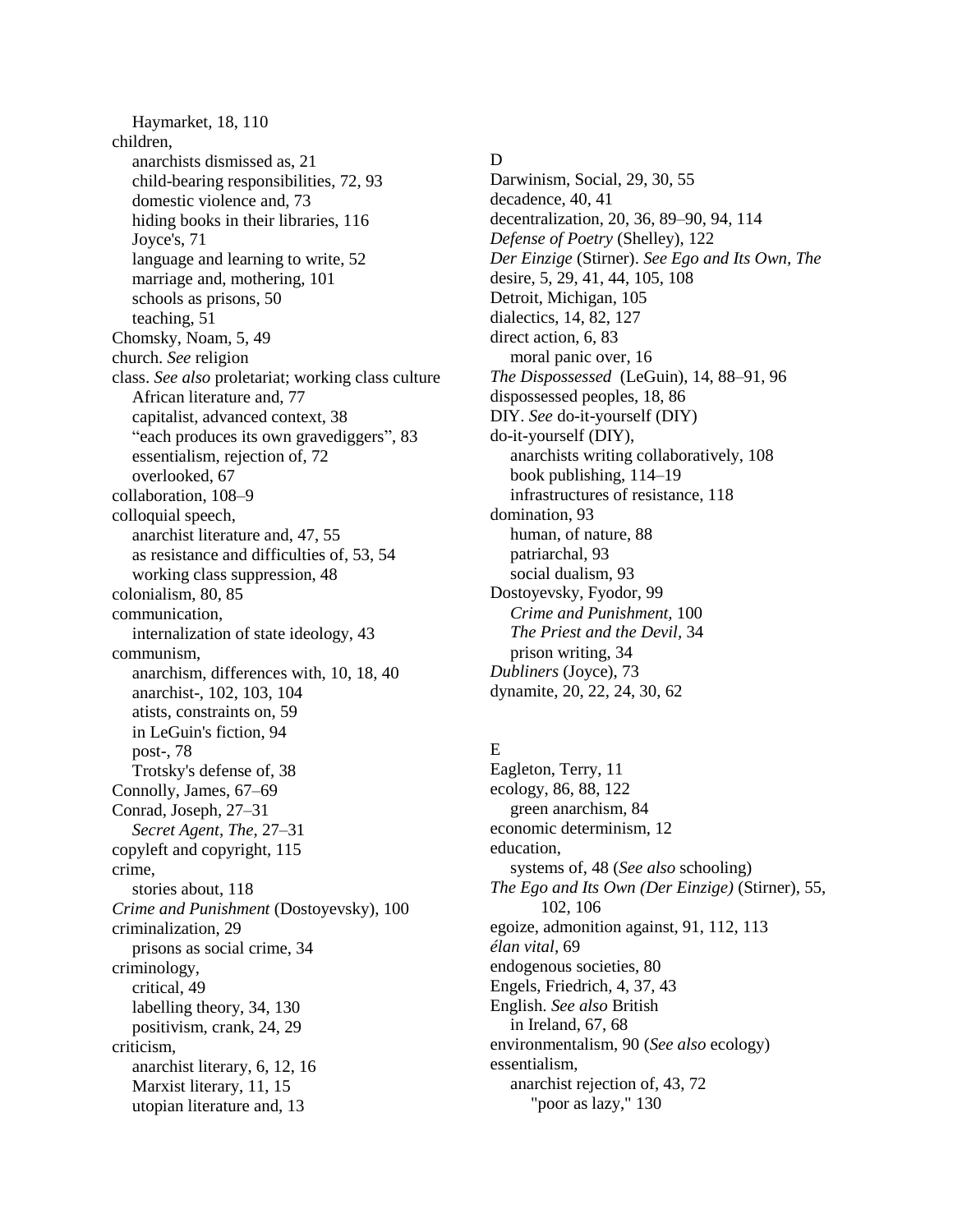anti- or "strategic," 131 capitalist, 130 sexual, 95 exploitation, 61 in Africa, 77 colonialism, 85 Joyce's understanding of, 72 of labor, 3, 45, 72, 73, 90, 91, 100 cyber-capitalist, 61 patriarchal, 93 social, 55 systems of, 33, 98 technological, 94

### F

family. *See also* marriage anarchism and the, 9, 10, 12 domestic abuse within, 73 first generation university students, 112 Joyce's views on, 72, 73 feminism. *See also* gender; marriage; mothering; women capitalist exploitation of women, 100 constructive practices in anarcha-feminism, 97 convergences with anarchism, 87 Joyce's, 73 LeGuin, Ursula K., 88, 91–95, 96 punk subculture and, 109 reflexivity within sociological research, 126 social movement, 126 van den Berk Clark, Carissa, 108–13 women's liberation, 92 feminist movements, 72 Ferrer Center, New York City, 102 Feyerabend, Paul, 79 folklore, 117–18 format, activism as, 42, 54, 60 anarchy against, 14, 47, 48 *avant garde* against, 63 colloquial resistance to, 53–54 co-optation and, 62–64 education and, 50–53 hegemony and, 49, 50 Soviet imposed, 39, 52 Foucault, Michel, 50 freighthopping. *See* trainhopping

#### G

gender, 93. *See also* androgyny; feminism equality, non-binary, 91, 92 feminism and, 126 stereotypes, rejection of, 72 gift economy, 115–117 globalization, African resistance, 75 alternative, 1, 7, 12, 60 neo-liberal, capitalist, 19, 31, 32, 78, 85 social struggles against, 32, 75, 76, 78, 118 glocality, 78, 84, 86 Goldman, Emma, on critical art, 44 on drama in social change, 98, 99 early warning of Soviet repression, 39 on free love, 101 "If I can't dance...", 29 literary, dramatic influences, 98, 99 literature, drama and, 5, 6 Marxism, criticism of, 41 *Mother Earth,* journal editor, 99, 100 on political violence, 33 on prisons, 34 on radical, liberal dilettantes, 62 on romance, 41, 88 on satire, 42 on schools as prisons, 50 on the sex trade, 100 Goodman, Paul, on *avant garde* responses to format, 63, 64 on colloquial speech and resistance, 53–54 on format, 47–54 on "genuine" writing style, 55, 56 on imagination against hegemony, 3, 4, 5, 6 on lack of imagination in revolutionary art, 60, 123 on literature of social criticism, 35–36 on satire, 42 on sciences and literary positivism, 121–123 against state socialism, 43–44 utopian literature as criticism, 13

# H

Hamlet, 83 Hand, Jimmy T., 110, 111, 112, 113, 117 Havel, Hippolyte, 102, 103 Haymarket Martyrs (anarchists), 18, 110 hegemony, format and, 49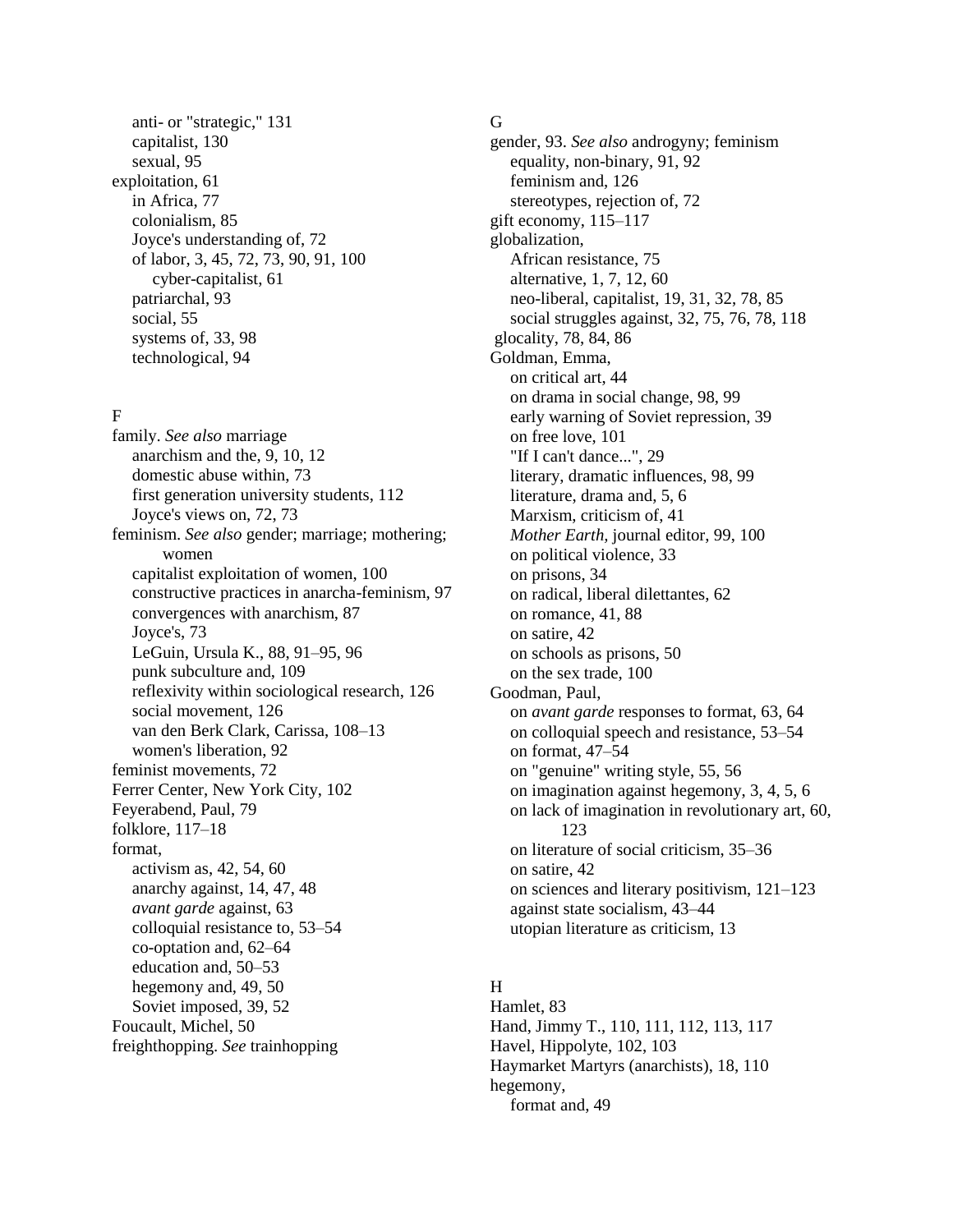smashing, 82, 83 social conflict over, 31 state capitalist, 3, 5, 6, 96 Hill, Joe, 18 hip hop, format, repetition in, 60, 63 hooks, bell, 124 *Huckleberry Finn* (Twain), 51 human nature, 36, 43, 94, 106, 122, 130, 131 Hurricane Katrina, 10

#### I

Ibsen, Henrik, *A Doll's House,* 100, 101 *Ghosts,* 101 influence on Emma Goldman, 98 *Iceman Cometh, The* (O'Neill), 102–4 *Idanre* (Soyinka), 82, 83 imagination, sociology, 130 speech and literature, 51 IMF. *See* International Monetary Fund individualism, 12 *Der Einzige* (Stirner), 55, 56 *The Ego and Its Own* (Stirner), 102 tension with anarchism, 7, 109 tension within autoethnography, 128, 129 feminism and, 126 Industrial Workers of the World (IWW), 62 infoshops, 109, 115 Uprising, Toronto, 115 Wooden Shoe, Philadelphia, 115 "infrastructures of resistance," 3, 118 insurrection, 69, 105 literature of, 6 intellectual proletariat. *See* proletariat, intellectual International Monetary Fund (IMF), 1, 75, 78 internationalism, 54, 56, 66, 68, 73, 74 Internet, 114 Irish nationalism, 67, 68 Italy, socialist congress, 68 IWW. *See* Industrial Workers of the World (IWW)

#### $\mathbf{I}$

Jameson, Frederic, 11 Joyce, James, criticisms of, 66 *Dubliners,* 73

*The Exile of James Joyce* (Cixous), 66 *Portrait of the Artist,* 69–70 socialist influences on, 67, 68, 71 *Ulysses,* 69

## K

Kafka, Franz, 40 *kemmer,* 92 kids, 111–12 (*See also* children) Kronstadt sailors, 18 Kropotkin, Peter, 30, 51, 96, 98, 106, 130 anarchism defined, 8 *Mutual Aid: A Factor in Evolution,* 7, 30, 106

#### L

*laissez faire,* economics, 55 *The Left Hand of Darkness* (LeGuin), 88, 91-95 legal system, labelling and, 34 LeGuin, Ursula K, 87–96 on anarchism, 96 *The Dispossessed,* 14, 88, 89, 90, 91, 96 anarchist theoretical influence, 96 *The Eye of the Heron,* 90, 91 *The Left Hand of Darkness, 88,* 91-95 on utopian literature, 95 Lenin, V.I., 11, 70 liberal democracies, 1, 49, 51 educational systems within, 51, 52, 92, 96 *Liberty,* anarchist journal, 101, 102 literacy, 51–52 literature, as representation of a new class, 40 Little, Frank, 18 Living Theatre, 104–5 Lombroso, Cesare, 24, 25, 29 London, England, 26 Lukács, Georg, 40

#### M

Mackay, John Henry, 7–8 Maknovists, 18 *Man Who Was Thursday, The* (Chesterton), 7, 18, 19, 21–27 manufacturing consent, 49 Mao Zedong, 11, 37 marriage. *See also* family; sexuality Joyce's opposition to, 67, 71, 73, 100, 101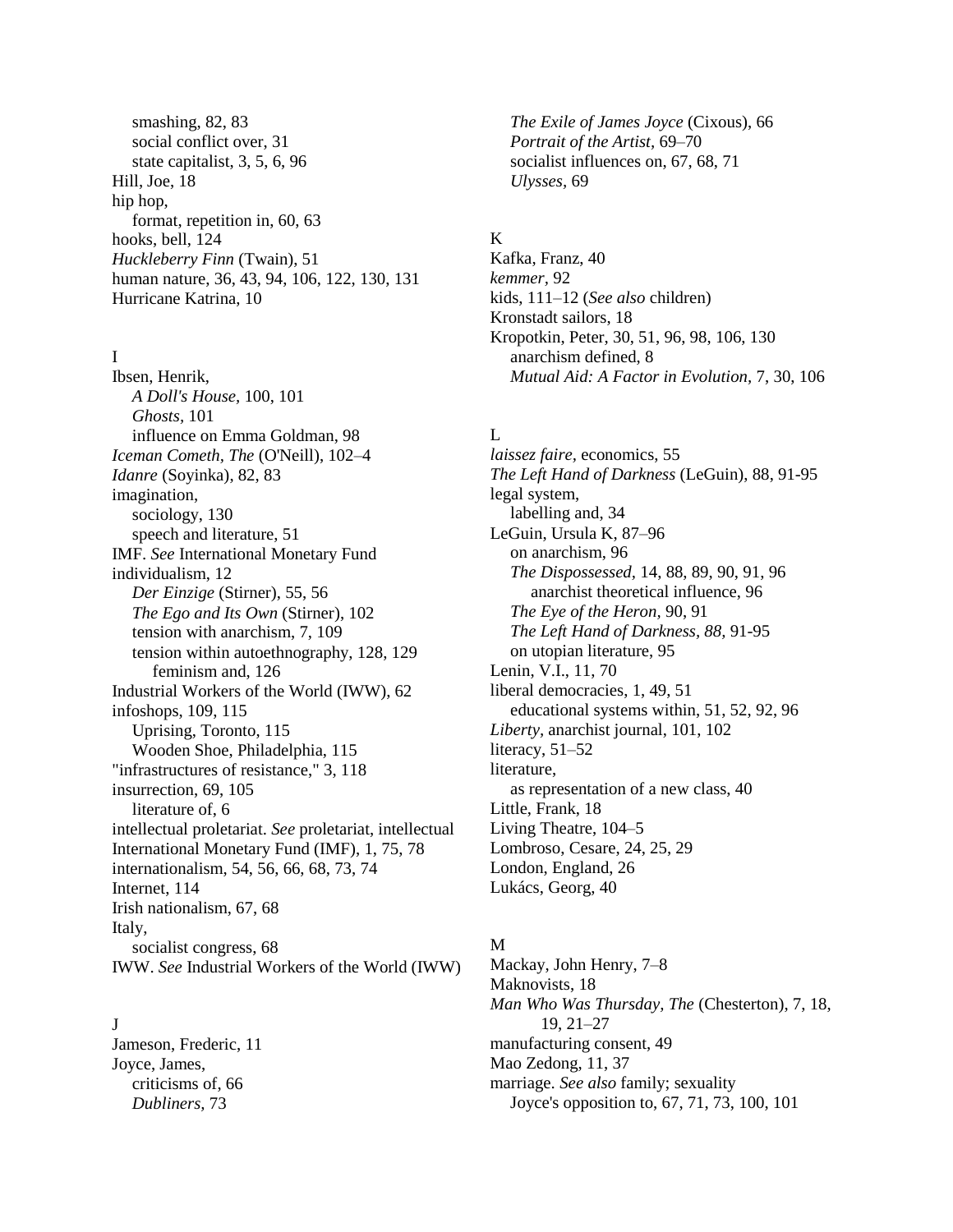Marshall, Peter, 17, 18 Martin, James J., 8, 9 Marx, Karl, 83 hard realist, 37 Marxism, 84. *See also* socialism; socialist realism autonomous, 61 Joyce on, 68, 72 literary criticism,  $11-15$ "use values," 90 Marxist(s). anarchists and commonalities with, 35 dismissal of, 29, 37 "false consciousness," 43 program differences, 68 Euro-, 77 Lukács, Georg, 40 Plekhanov, Georgei, 38, 40 reliance on science, 76 media, capital investment in mass, 50 mainstream depiction of anarchists, 1 moral allegory, 69 moral panics, 2, 7, 16 moral regulation, 9 *Mother Earth,* anarchist journal, 99, 100 mothering, 101 muckraking, 42 mutual aid, affinity and, 2, 55, 89, 97, 104, 106 centrality in anarchist praxis, 7, 22, 55, 89, 106 solidarity and, 9 dramatic theme, 97, 104 *Mutual Aid: A Factor in Evolution* (Kropotkin), 7, 30, 106 significance in human development, 7 myth, act and actor, fusion of, 83 anarchist beast, 17 general strike force, 69 markets as, 4 political power based on, 36 Sorelian social, 66, 69 mythopoetic, 70, 81, 82

#### N

nationalism, 18, 66, 80 Irish, 67–68 Negri, Ada, 34

neocolonialism, 79, 80, 85. *See also* colonialism; postcolonialism Nietzsche, Friedrich, beyond "good and evil," 21 influence on Emma Goldman, 41, 98 influence on Eugene O'Neill, 103 socialism as religious 'slave morality,' 104 Superman, 81 Nyerere, Julius, 79, 84

### $\Omega$

objectivity, 38, 76, 125, 130 Ogun, 81, 82 Ojaide, Tanure, 77, 78, 85, 86 Olafioye, Tayo, 77 O'Neill, Eugene, 11, 101–4 *The Iceman Cometh,* 102–4 *The Open Sore of a Continent* (Soyinka), 79 order, anarchism as threat to state, 19, 21, 22, 23, 25, 28, 30, 38 anarchy is, 7–9, 94 (*See also* Proudhon, P-J) social, new and old, 56, 71, 73, 82 voluntary, spontaneous creation of, 10 Orientalism, 21 Osundare, Niyi, 77, 82- 84 other, anarchists as the, 28, 29

## P

panic. *See* moral panics patriarchy, anarchist critiques of, 2, 93, 96, 97, 130 dystopia, 90 pedagogical practice, criticisms of, 51–52 post-revolution, 36 petit-bourgeois, utopia in fiction, 91 phrenology, 24, 29 play, disruptive, 54 pleasure, 106 Plekhanov, Georgei, 11, 38, 40 poetry, African, 75–86 Emma Goldman and, 5 liberatory, 122 *Portrait of the Artist* (Joyce), 70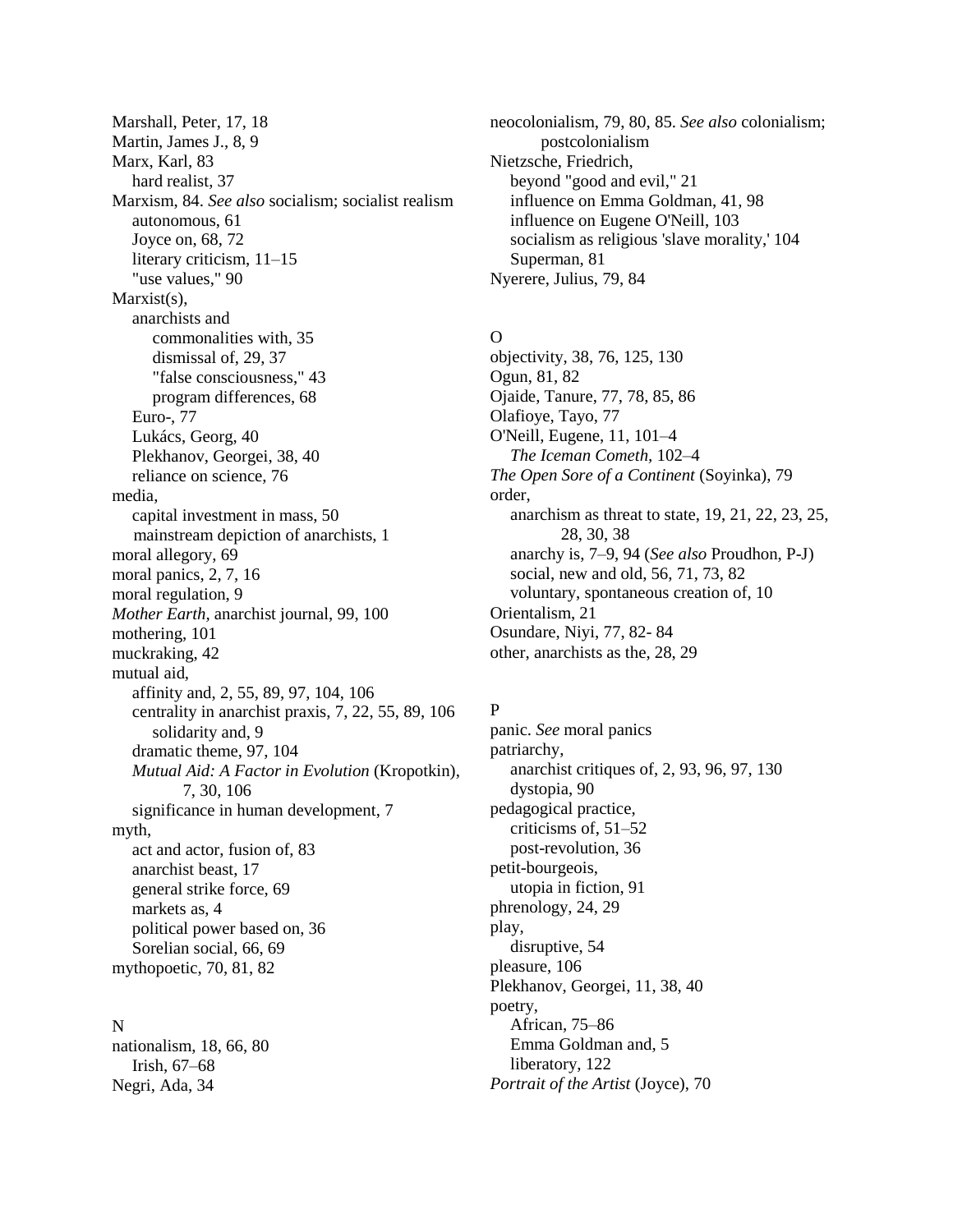postcolonialism, 76, 79, 80, 81. *See also* colonialism; neocolonialism post-structuralism, 12, 93, 130, 131, 132 Pound, Ezra, 70, 71 poverty. *See also* exploitation, of labor blaming, 131 IMF imposed, 75 Joyce, nobility of, 74 Kalmar's (in O'Neill), 103 poetry portraying, 78 priesthood, 20, 23, 24, 71 *The Priest and the Devil,* (Dostoyevsky), 34 primitivism, 6 prisons, 9, 12, 34, 39, 50, 97 theatre in, 105 Professor Calamity, 5, 42, 43, 109, 112, 113, 116, 117 proletariat, 29, 38, 45, 66, 67, 68, 72, 84, 95, 103 Association of Proletarian Writers, 39 fiction, 13 intellectual, 57–58 co-optation and format, 62–64 social condition of, 58–61 solidarity among, 61–62 wage slavery, 84 propaganda, 5, 41, 49 art, distinction from, 76 of the deed, 30, 119 format, distinction from, 49 literature, distinction from, 56, 96 literature, use of, 98, 99 property, destruction, 16, 21 intellectual, 109, 115 protection of luxury and, 27, 28 women as (in *Eye of the Heron,* LeGuin), 91 prostitution, 100 protest, artistic, *avant garde,* 63 Conrad's constructions of, 28 infrastructure and building beyond politics of, 118 literature of, 36 media depictions of anarchist, 1, 16 proto-anarchism, Fourier, Charles, 73 Stirner, Max, 55 Proudhon, Pierre-Joseph, 18, 79, 102 anarchy is order, 8 psychology, imposition of format with the discipline, 48

punk, 6, 60, 63, 107–9 book-making, 114, 116, 119 commodification of, 64

### R

reading groups, 109 Reagan, Ronald, 114 realism, African, 78 socialist (*See* socialist realism) red scares, 1, 31–33, 98 Reformation, 36 religion, anarchists as civic devils, 31 artist as literary Messiah, 71 comparison of anarchism to church and laity, 20 Joyce' rejection of the church, 71, 72, 73 limits of science, 79 markets as, 4 socialism as, 104 repetition, stale slogans, 42, 60 riots, 1, 63, 132 ritual, dramas, myth poeticization, 81, 82 Joyce, mythopoetic, 70 society, affliction, 42 romance, 41 as derision, dismissal, 35, 84 free love, 101 subversion in fiction, 88 utopian and practical expression, 44 Russian. *See also* Soviet intellectuals pre-revolution, 62

## S

Sacco and Vanzetti, 18 Sargent, Lyman Tower, 7, 9, 87, 89, 90, 91, 92, 94, 96 satire, 42 schooling, beaurocratic, liberal educational systems, 51–52 kids reading fiction, 111–112 resistance and refusal, 52–53 schools as prisons, 50 Texas School Board's distortions of history, 51 working class suppression within, 48 science fiction, anarchist utopias and, 87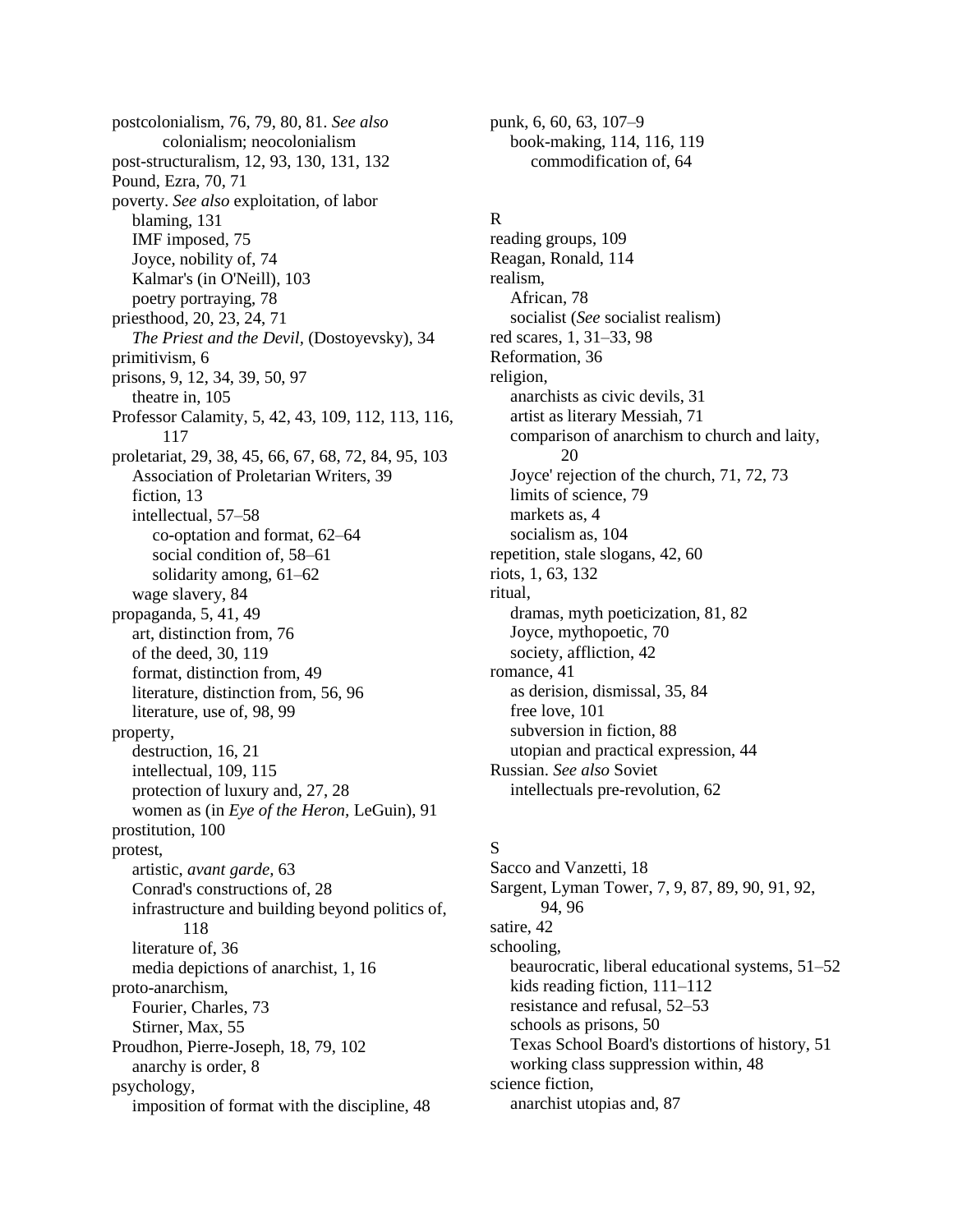feminism and, 88 (*See also Left Hand of Darkness, The* (LeGuin) *The Secret Agent* (Conrad), 18 self-valorization, 115, 118 Serge, Victor, 14, 39, 40 sex trade, 100 sexual equality, 91. *See also* feminism; gender sexual role impositions, 92, 95 sexuality. *See also* gender; romance idealist, unimaginative, 42 Joyce's politics and, 67, 69, 72, 73, 74 non-monogamy, 97 poly-, 97 radicalism, 72, 91 revolution in Ireland, 73 social relations and, 92 Shaw, George Bernard, 98, 100, 102 Shelley, Percy, 122 shoplifting, 118 *A Shuttle in the Crypt* (Soyinka), 83, 84 slogans, dreary, repetitive, 42, 60, 83 Social Darwinism, 29, 30, 55 social myth. *See* myth socialism, African literature and, 77 James Joyce's, 66–67, 72 libertarian, 71, 78, 84 by tendency, 76–79, 78 socialist realism, 13, 14, 35, 37, 78 against, 43, 44 beyond, 76 LeGuin's, 95 sociology, autobiography and, 126, 127 engaged *vs.* academic, 123 positivist, 123, 132 "sociological imagination," 130 Sorel, Georges, 66, 69, 70 Soviet. *See also* Stalinism massacres of writers, 39 pedagogy, 52 state, art and literature in, 38, 61, 77 Soyinka, Wole, 75–86 spiritual, artistic expression, 38 awakening, 101 revolt, 99 Spivak, Gayatri, 131 Stalinism, 40, 61, 77 state, authoritarianism, 78

capitalism, 2–6, 13, 31, 49, 53, 63, 64, 93, 96 violence against anarchists, 18 Stirner, Max, 102 *The Ego and Its Own (Der Einzige), 55,* 102, 106 storytelling, 118. *See also* folklore strikes, 62 revolutionary, general, 69 subaltern, 131 survival, under capitalism, 58, 80, 130, 132 of the fittest, 30 of the humanities, 51 Swanson, Jean, 124 syndicalism, Connolly, James (Irish), 67 French, 69 Joyce and Italian, 67–68 reliance on science, 76 revolutionary, 11, 66, 69 revolutionary unionism, 65 syndicates in *The Dispossessed* (LeGuin), 89, 90

### T

teaching, responsibility shift from student to teacher, 51 Texas School Board, distortions of history, 51 theater. *See also* Living Theatre anarchistic, 97, 98, 103 guerrilla, 60 Nietzche on, 104 popular, 105 Tower Sargent, Lyman. See Sargent, L.T. trainhopping, stories, 118 Trotsky, Leon, 11, 38, 40 Tucker, Benjamin R., 70, 71, 101, 102 Twain, Mark, *Huckleberry Finn,* 51

#### $\mathbf{U}$

*Ulysses* (Joyce), 69 universities. *See also* schooling imposition of format, 48

#### V

van den Berk Clark, Carissa, 108–13 *Yours for the Revolution,* 109